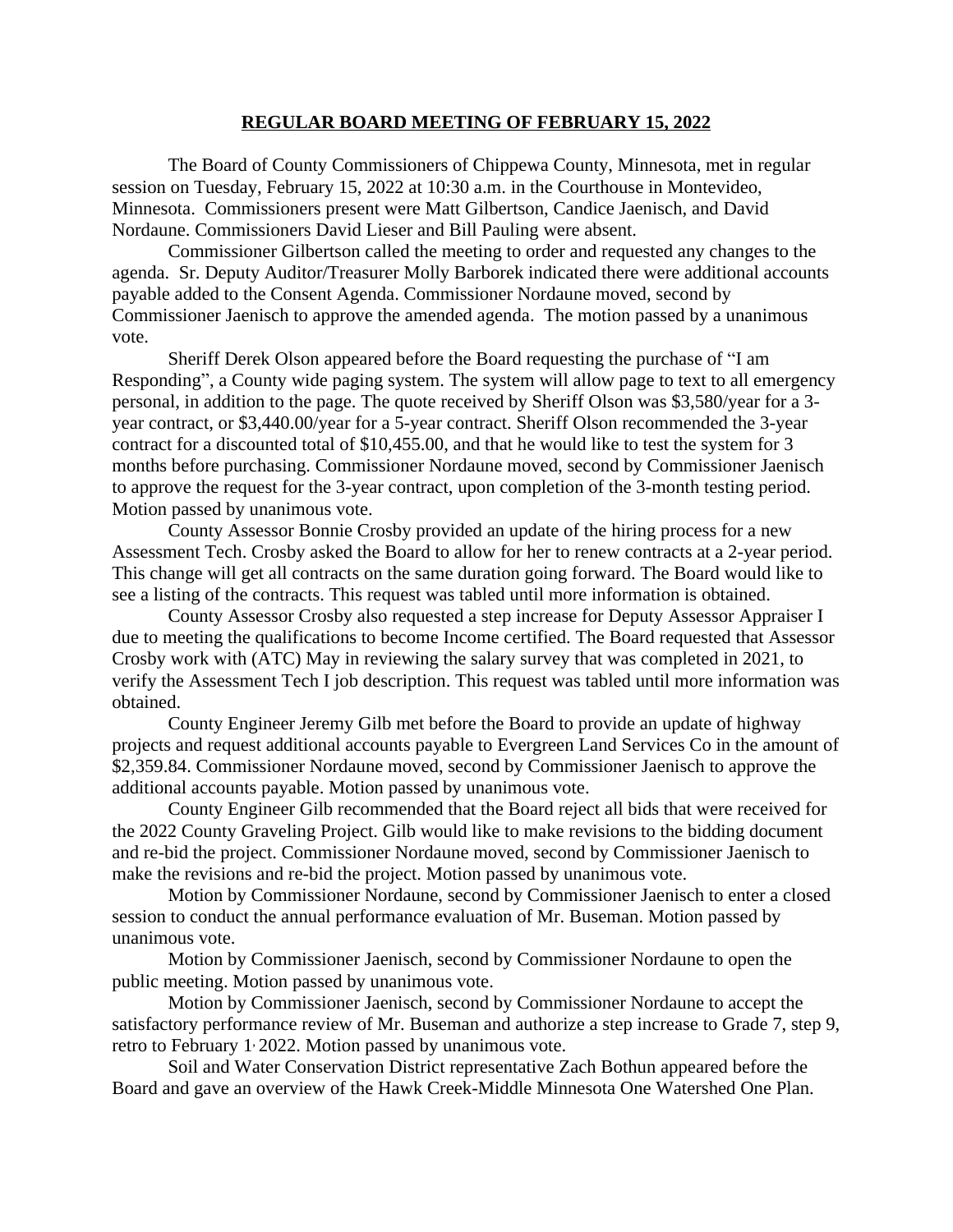Bothun also informed the Board that Chippewa County would need to adopt the following resolution:

WHEREAS, Chippewa County has been notified by the Board of Water & Soil Resources that the Hawk Creek-Middle Minnesota Comprehensive Watershed Management Plan was approved at its regular meeting held on January 26, 2022;

and WHEREAS, partners must adopt and begin implementing the plan within 120 days of the date of the Order in accordance with Minnesota Statutes §103B.101, Subd. 14 and 103B.801, and the One Watershed, One Plan Operating Procedures.

NOW THEREFORE, BE IT RESOLVED, that Chippewa County hereby adopts and will begin implementation of the approved Hawk Creek-Middle Minnesota Comprehensive Watershed Management Plan for the area of the county identified within the Plan.

Commissioner Jaenisch moved, second by Commissioner Nordaune to adopt the resolution. Motion passed with unanimous vote.

Mr. Bothun also requested to approve and Implement the Joint Powers Agreement for the Central Minnesota River Watershed Partnership. Commissioner Jaenisch moved, second by Commissioner Nordaune to approve and adopt the Joint Powers Agreement. Motion passed by unanimous vote.

Commissioner Nordaune moved, second by Commissioner Jaenisch to approve the following items on the consent agenda.

Approve the minutes of the January 18, 2022 regular meeting Credit Card for New Hire Sheriff Deputy Marcus Bruflat Out-of-State Travel Request Clara City Per Capita EDA Request Accounts Payable Additional Accounts Payable Pursuant to Minnesota Statutes 375.12 vendors receiving payments in excess of \$2,000 are listed

| 6W Community Corrections                  | \$208,444.55 |
|-------------------------------------------|--------------|
| <b>Anoka County Human Services</b>        | 2,375.00     |
| <b>Brookside Senior Living</b>            | 4,186.08     |
| Cenex                                     | 12,631.19    |
| Cenex                                     | 3,387.14     |
| Chippewa Co Soil & Water Conservation     | 7,177.56     |
| Evergreen Land Services Co                | 2,359.84     |
| Farmers Coop Oil Company                  | 5,259.64     |
| <b>Information System Corp</b>            | 16,351.96    |
| Innovative Office Solutions LLC           | 3,379.69     |
| <b>MEND Correctional Care</b>             | 2,806.02     |
| Monte Motor Sales Inc                     | 3,875.95     |
| <b>MSOP</b>                               | 9,625.50     |
| <b>NEOGOV</b>                             | 8,798.50     |
| Pro-West & Assoc Inc.                     | 4,362.02     |
| Stalker Radar                             | 3,043.00     |
| <b>Tostenson Inc</b>                      | 17,619.41    |
| <b>Upper Mn Valley Reg Dev Commission</b> | 11,615.95    |
| Widseth Smith Nolting & Assoc             | 24,310.75    |

individually below: